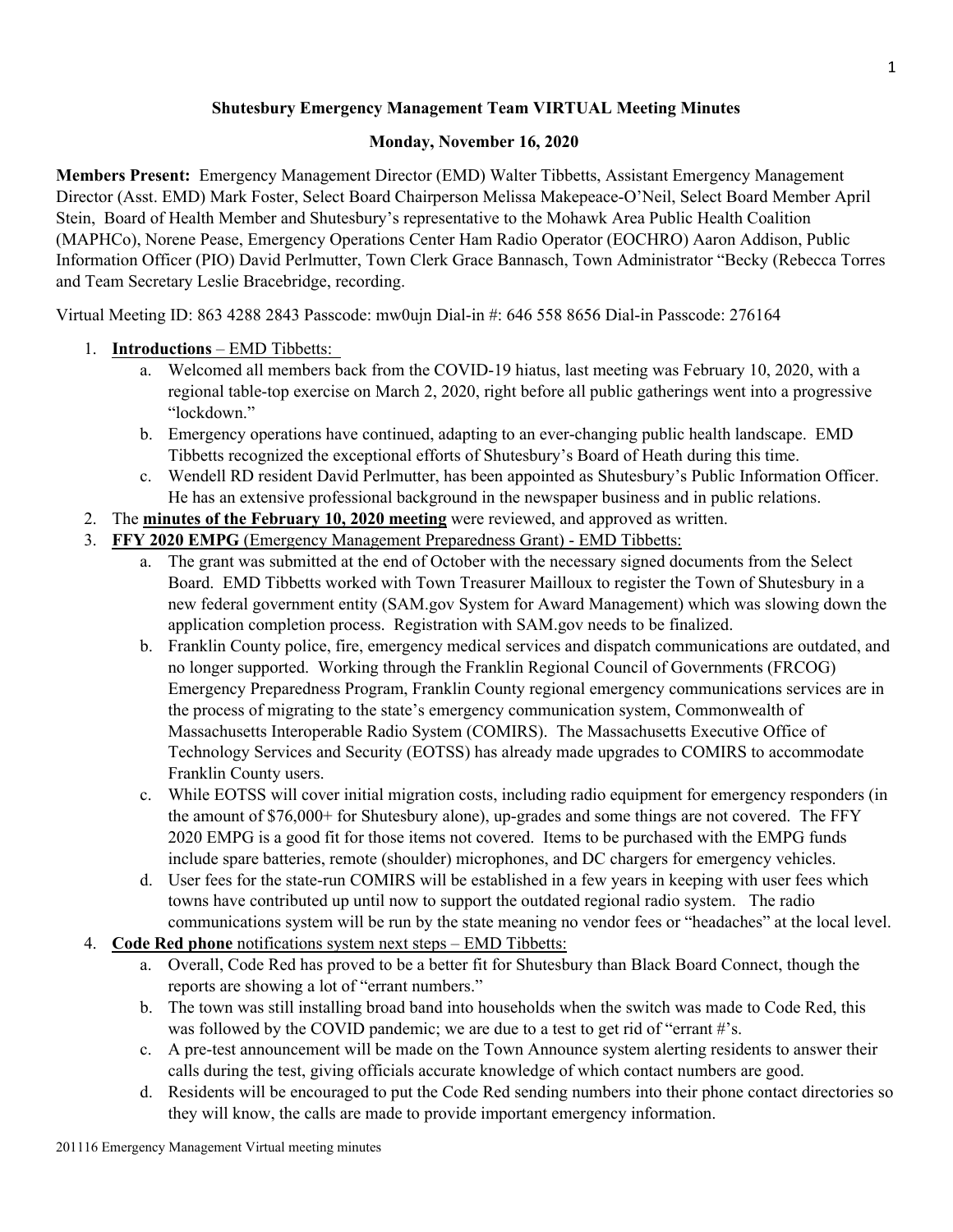- e. While Emergency response officials can assist with getting residents' contact information into the Code Red system, it is better and easier for residents to do it themselves, as a third party inputting the contact information, must know the cell phone number and carrier.
- f. Residents are therefore encouraged to set-up their own "Managed Accounts."
- g. Both Code Red and Black Board automatically put in new numbers, but neither takes the numbers out when people move away from Shutesbury.
- h. EMD Tibbetts will contact Code Red to set up a test call.

# 5. **Locks Pond Road Culvert Replacement updates** - EMD Tibbetts and TA Torres:

- a. The Notice of Intent (NOI) has been finalized.
- b. The next step is to finalize easements.
- c. The request for bids will go out at the beginning of February.
- d. The NOI for moving the seepage weir must be done separately from the culvert NOI. TA Torres will make sure that NOI to move the seepage weir is processed and approved.
- e. The actual culvert replacement work is scheduled to begin in August of 2021.

# 6. **Reports of any Boards or Committees**:

- **a. Board of Health (BOH) member and Shutesbury's MAPHCO Representative Pease:**
	- i. COVID cases are on the rise, 66 new cases in Franklin County, since the beginning of the month. Franklin County remains 1 of the counties with the lowest number of cases.
	- ii.County-wide metrics are being used for the opening and closing of schools; health boards need to work directly with the school nurses and other members of the school community.
	- iii. Board of Health member Arleen Read is doing Shutesbury's MAVEN (Massachusetts Virtual Epidemiologic Network) reporting.
	- iv. Up-coming holidays: Don't get together in large in-home gatherings. FRCOG (Franklin Regional Council of Governments) has excellent posters, which Norene will get and distribute in public buildings, such as the post office.
	- v.Massachusetts State Police Chief Farnsworth has mandated that officers must wear masks from now on. Our local police will help by wearing masks and encouraging residents to wear masks.
	- vi. A practice drive-through EDS (Emergency Dispensing Site) occurred this fall. If EDS's are used, Shutesbury's will be one of the last, in spring to early summer. Syringes are being ordered. Norene recognized Emergency Operations Center Ham Radio Operator (EOCHRO) Aaron Addison for providing a battery charger to keep the printer running.
	- vii. The state will release a vaccination plan:
		- 1. Elders, nurses, and school personnel will be among the first to receive vaccinations.
		- 2. Town personnel will likely be called to a county distribution site.
	- viii. The Moderna vaccine has a 94.5% effective rate. State personnel are learning how hard it is to store the Pfizer vaccine at extremely low temperatures. The Pfizer vaccine can be held for 5 days without the extreme low temperatures. Both the Moderna and the Pfizer vaccines require 2 shots.
	- ix. The Board of Health is very pleased with their new shed, which is on location, where it will be used, at the elementary school grounds. Materials currently stored at the fire station, will be transferred to the "awesome" shed.
- b. **TA Torres:** Thanked the Board of Health for their assistance in planning and running 2 town meetings and elections.
- c. **Town Clerk Bannasch**: Added her thanks for Board of Health assistance monitoring the November election for safety, so she could focus on the election.
- d. **Select Board Chairwoman Makepeace-O'Neil:** Also thanked the Board of Health and EMD Tibbetts, and Asst. EMD Foster for their public safety contributions at events throughout the pandemic, to which BOH member Pease summarized, "Incredible teamwork."